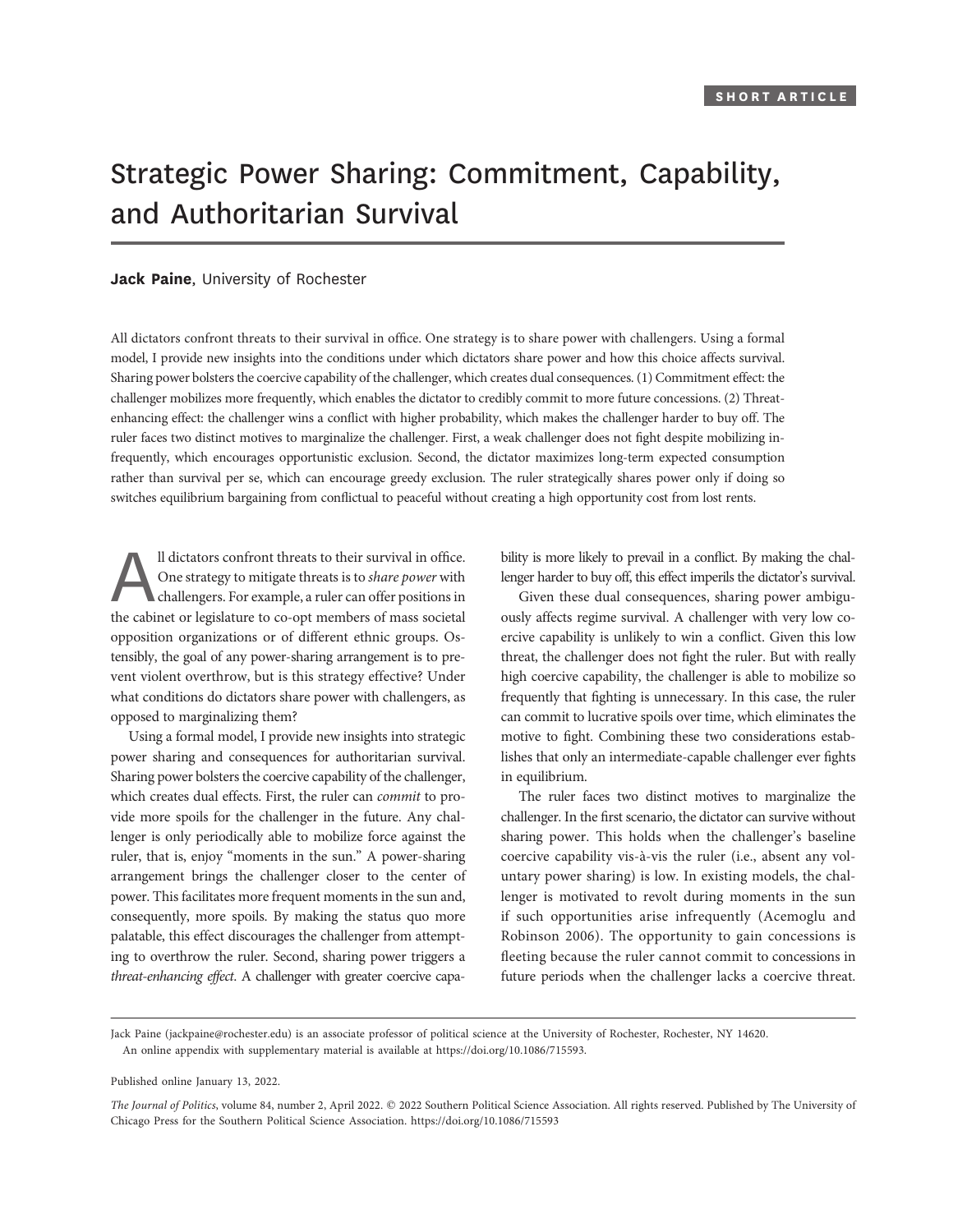However, in my model, infrequent moments in the sun reflect low coercive capability—which means that the challenger is highly unlikely to prevail in a conflict. Consequently, a weak challenger does not fight, and the dictator gets a free lunch via opportunistic exclusion.

Second, the dictator will not share power if the opportunity cost from lost rents is too high. The dictator maximizes longterm expected consumption rather than survival per se. Gaining acquiescence from an intermediate-strong challenger might require the ruler to share a considerable amount of power, which diminishes rents. By instead marginalizing the challenger, the ruler can push an inevitable conflict into the future and accrue more rents in the meantime. These considerations can motivate greedy exclusion.

Overall, strategic power sharing occurs under narrow circumstances: voluntarily sharing power switches equilibrium bargaining from conflictual to peaceful without creating a high opportunity cost from lost rents. I discuss empirical applications following the model analysis.

My findings help to reconcile discrepancies in existing theories. Many link power sharing to durable authoritarian regimes because lucrative concessions reduce incentives for challengers to fight for power via a coup (Meng 2020; Svolik 2012), ethnic rebellion (Cederman, Gleditsch, and Buhaug 2013), or social revolution (Goodwin 2001). Yet others stress the perils of sharing power. Institutional concessions reduce a dictator's rents and provide resources for challenging the ruler (Paine 2021). Whereas marginalized societal groups lack opportunities to mobilize against the regime and must build a private military to challenge the government, bringing outsiders into the government enhances rivals' ability to overthrow the ruler in a coup (Roessler 2016). In my model, sharing power creates dual consequences by shifting the challenger's coercive capability. I explain why divergent implications in existing research are not mutually exclusive. Instead, many existing theories highlight special cases of the logic presented here. Appendix A.1 (apps. A.1–A.7 are available online) discusses related formal-theoretic contributions in depth.

### **MODEL SETUP**

A dictator  $D$  and a challenger  $C$  interact over an infinite horizon with time denoted by  $t = 0, 1, \dots$ . They share a discount factor  $\delta \in (0, 1)$ . At the outset of the game, D makes a onetime power-sharing choice  $p \in [p^{\min}, 1]$  that sticks for the rest<br>of the game. The grossmous lower hound  $\epsilon^{\min} \in (0, 1)$  and of the game. The exogenous lower bound  $p^{\min} \in (0, 1)$  expresses C's baseline coercive capability. After the model analysis, I motivate why challengers vary in their baseline capability or, conversely, why dictators vary in their ability to marginalize challengers. Appendix A.3 discusses why  $p$  is a

one-time choice. Appendix A.7 parameterizes an upper bound  $p^{\max} \leq 1$ .

After  $D$  chooses  $p$ , the following interaction occurs in each period (if there is no prior conflict). With probability  $\mu(p) \in (0, 1)$ , Nature allows C to mobilize (creating a "moment in the sun"). With probability  $1 - \mu(p)$ , C does not mobilize. In any period  $t$  that  $C$  does not mobilize,  $D$  consumes the entire per period budget of 1, C consumes 0, and the game moves to a strategically identical period  $t + 1$ . If C mobilizes in period t, then D offers  $x_t \in [0,1]$ , to which C responds by<br>sither accounting or fighting. By accounting C consumers  $\mu$ , D either accepting or fighting. By accepting, C consumes  $x<sub>b</sub>$  D consumes  $1 - x_t$ , and the game moves to a strategically identical period  $t + 1$ . Fighting ends the game. The challenger wins with probability p, and the dictator with  $1 - p$ . The winner consumes  $1 - \phi$  in every period (including t), and the loser consumes 0. The costs of fighting are  $\phi \in (0, \delta)$ . The upper bound makes the interaction strategically interesting; otherwise, conflict cannot occur in equilibrium.

Sharing more power exerts dual consequences. First, higher  $p$  raises C's probability of winning a fight. Second, higher  $p$ increases the fraction of periods in which C mobilizes. I assume an exponential functional form,  $\mu(p) = p^{\gamma}$ . Hence, higher p implies greater ability to mobilize,  $\mu'(p) > 0$ ; a perfectly weak C never mobilizes,  $\mu(0) = 0$ ; and a perfectly strong C always mobilizes,  $\mu(1) = 1$ . Finally,  $\gamma$  parameterizes the rate at which sharing power affects the frequency of mobilization,  $\mu(p)$ , relative to C's probability of winning, p, and  $\gamma > 1$  ensures a strictly convex relationship. To isolate how shifting the challenger's coercive capability influences equilibrium decisions, I assume away other possible effects of sharing power, such as guaranteeing a basement level of spoils for the challenger in each period. Appendix A.2 summarizes notation.

These dual consequences of sharing power follow naturally from existing research. For example, Roessler (2016, 37) contrasts the logistics of coups and rebellions. Factions incorporated into the central government (higher  $p$ ) can co-opt actors within the state military to stage a coup. This reduces the costs of mobilizing against the regime (facilitating more frequent threats) and raises their probability of winning. By contrast, factions excluded from power must raise a private army to defeat the state army in battle. Similarly, delegating power to an institutionalized party boosts the challenger's bargaining power (Magaloni 2008).

The parameter  $\gamma$  determines the relative bite of each effect of  $p$  by determining the extent to which sharing power increases D's ability to commit to transfers. If  $\gamma$  is high, then raising  $p$  does not increase the frequency of mobilization,  $\mu(p)$ , by much (when  $p$  is low and we consider small increases in  $p$ ; see fig. A.1). In weakly institutionalized countries,  $\gamma$  is high because a ruler's promises on paper are inherently incredible.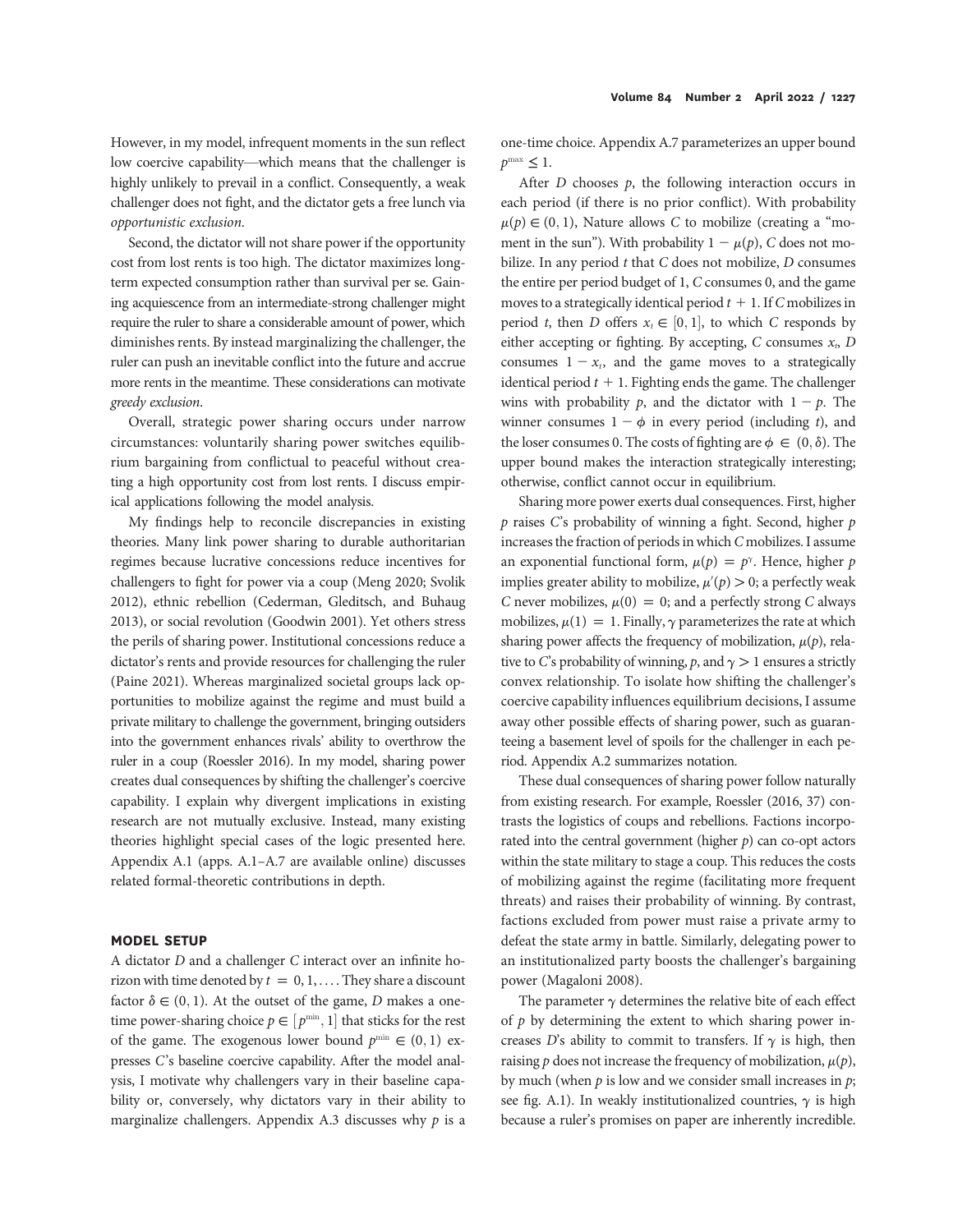Instead, the challenger needs substantial de facto means to enforce the provision of spoils. High  $\gamma$  is necessary for conflict to occur along the equilibrium path (lemma A.1).

## NONMONOTONIC EFFECT OF COERCIVE CAPABILITY ON CONFLICT

To solve the game, I first fix the challenger's coercive capability p and examine the resultant bargaining interaction. Markovian strategies yield two possible paths of play. Along a peaceful path, in every period that C mobilizes, D makes the same offer  $x^*$ , which C accepts. Along a conflictual path, C fights during the first moment in the sun. The relationship between  $p$  and whether equilibrium bargaining breaks down is inverted U-shaped. A weak challenger, formalized as  $p < p$ , never fights because of the low probability of winning a conflict. A strong challenger  $(p > \bar{p})$  also forgoes fighting because frequent mobilization enables the dictator to commit to lucrative concessions along a peaceful equilibrium path.

Does C accept when mobilized? Accepting yields consumption of  $x^*$  in the current period and in a fraction  $\mu(p)$ of future periods. Successful fighting yields consumption of  $1 - \phi$  in all periods. Thus, we need

$$
x^* + \frac{\delta}{1-\delta} \mu(p)x^* \ge p \frac{1-\phi}{1-\delta}
$$
  
\n
$$
\Rightarrow x^*(p) \ge \frac{p(1-\phi)}{1-\delta(1-\mu(p))}.
$$
\n(1)

If feasible,  $D$  satisfies equation  $(1)$  with equality to make C indifferent, yielding for D all surplus saved from no conflict. Overall, power sharing exerts an inverted U-shaped effect on the optimal offer,  $x^*(p)$ :

$$
\frac{dx^*}{dp} = \frac{1 - \phi}{1 - \delta(1 - \mu(p))}
$$
\n
$$
\times \left[ \underbrace{1}_{\text{Thread-enhancing effect (+)}} - \underbrace{-\frac{\delta p}{1 - \delta(1 - \mu(p))} \mu'(p)}_{\text{Commitment effect (-)}} \right].
$$
\n(2)

Greater coercive capability yields two consequences. First,  $C$ 's higher probability of winning,  $p$ , during a moment in the sun creates a threat-enhancing effect. Second, C enjoys more frequent moments in the sun,  $\mu(p)$ . This enables D to commit to greater total concessions, which lowers C's bargaining demand (see app. A.4). Given the functional form assumptions, the discrepancy between C's probability of winning and the



Figure 1. Coercive capability and equilibrium offer: parameter values are  $\phi =$ 0.3 and  $\delta$  = 0.9. For the dashed curve,  $\gamma = 1.5 < \hat{\gamma}$  (see lemma A.1) and hence fighting does not occur for any value of  $p$ , whereas the solid curve satisfies  $\gamma = 2 > \hat{\gamma}$ .

frequency of mobilization is greatest at intermediate values of p. As depicted in figure 1, equilibrium bargaining breaks down for  $p \in (p, \bar{p})$ . By contrast, conflict does not occur if p is either low (if perfectly weak, then C's probability of winning equals 0) or high (if perfectly strong, then D can commit to pay C in every period). Proposition A.1 presents equilibrium bargaining strategies for fixed  $p$ . As figure 1 suggests and as appendix A.5 discusses in detail, the optimal offer  $x^*(p)$  does not exceed the per period budget constraint of 1 even for intermediate values of p unless convexity is steep enough (i.e., high  $\gamma$ ).

The dictator *strategically shares power*, that is, sets *p* above the lower bound  $p^{\min}$ , under narrow circumstances: voluntarily sharing power switches equilibrium bargaining from conflictual to peaceful without creating a high opportunity cost from lost rents. Otherwise, D sets  $p = p^{\min}$  for one of three reasons: (1) Exogenous power sharing: C's baseline capacity enables frequent mobilization. (2) Opportunistic exclusion: C is too weak to punish D. (3) Greedy exclusion: D chooses to maximize rents despite eventually triggering conflict. Appendix A.6 provides supporting technical information.

Figure 2 depicts how the main outcomes vary in  $p^{\min}$ . Figure 2A plots in black D's lifetime expected consumption from setting  $p = p^{\min}$  (solid segments indicate when this is D's optimal choice, and dashed segments when not). Two features stand out. First, discrete jumps in the black curves occur at  $p^{\min} \in \{p, \bar{p}\}.$  These are the points at which small changes in  $C_i$  as a small constituted determines whether have since knowledge C's coercive capability determine whether bargaining breaks down. For fixed p, D's lifetime expected consumption is higher if the equilibrium path is peaceful rather than conflictual. This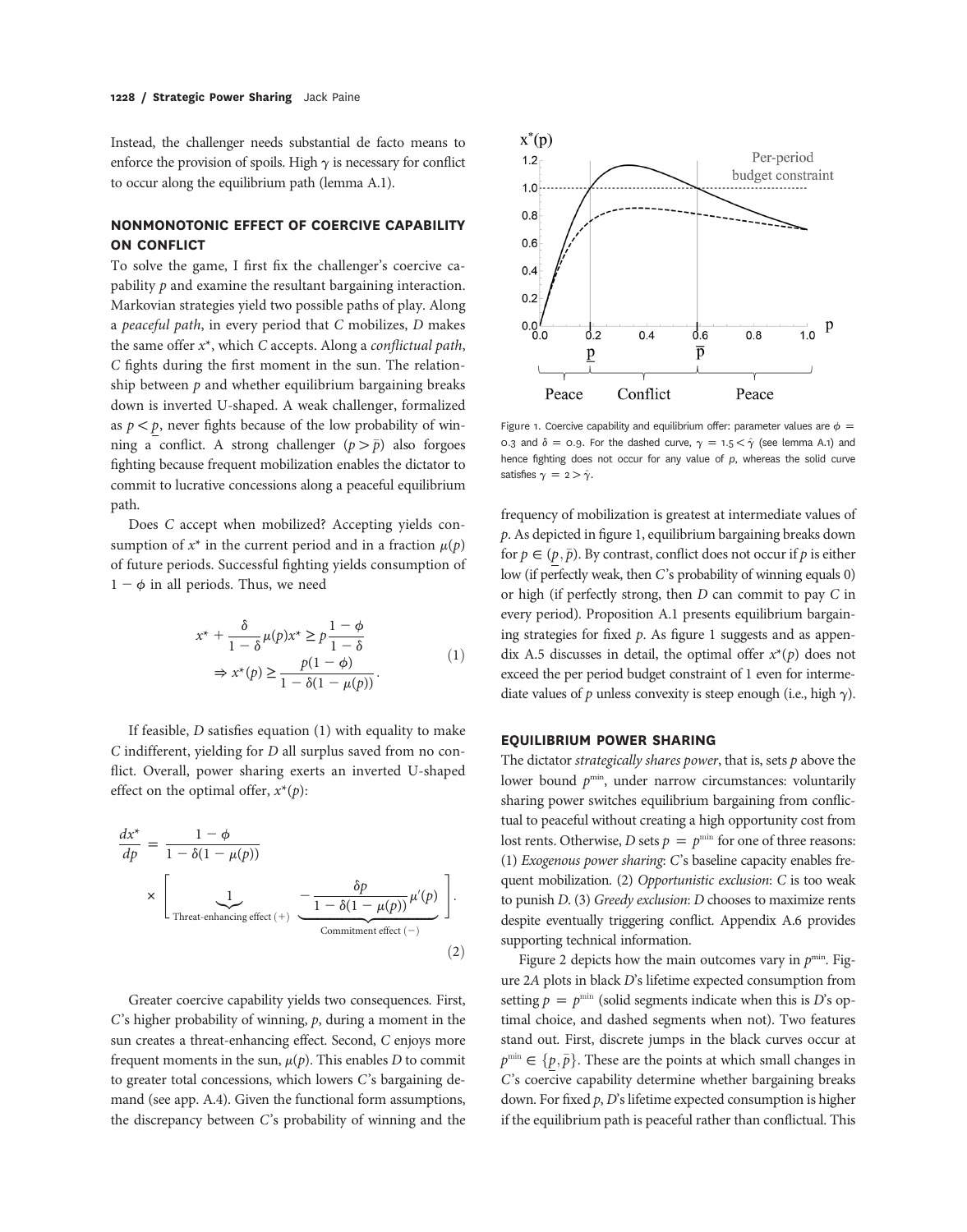

Figure 2. Equilibrium outcomes: parameter values are  $\phi = 0.3$ ,  $\delta = 0.9$ , and  $\gamma = 2$ . In all panels, solid segments indicate equilibrium outcomes, and dashed segments represent off-the-equilibrium-path outcomes. Panel A, Ruler's consumption; the black curves equal the term in equation (A.3) for  $p^{\min} \in [0, p] \cup (\bar{p}, 1]$  and the term in equation (A.4) for  $p^{\min} \in (p, \bar{p})$ . The gray line equals the term from equation (A.3) with p fixed at  $\bar{p}$ . Panel B, Voluntary<br>power shoring the block line equals e\* all Papel power sharing; the black line equals  $p^* - p^{\min}$ . Panel C, Probability of overthrow; the strictly positive black curve equals  $\mu(p^{\min})p^{\min}$  for  $p^{\min} \in (p, \bar{p})$ .

result is standard; D makes the offers and conflict is costly. The jumps demark the intermediate conflict range (see fig. 1). Second, within any of the three continuous ranges for the black curves, D's lifetime expected consumption strictly decreases in p. The dictator can benefit from sharing more power only if raising  $p$  shifts equilibrium bargaining from conflictual to peaceful. Lemma A.3 formalizes this intuition.

Figure 2A also plots (in gray) D's lifetime expected utility at  $p = \bar{p}$ , which is constant in  $p^{\min}$ . This is the relevant benchmark because  $\bar{p}$  indicates the lowest amount of power sharing that moves D out of the intermediate conflict region. Thus, if D does not prefer  $p = \bar{p}$  over  $p = p^{\min}$ , then she prefers  $p = p^{\min}$  to any  $p > p^{\min}$ . Figure 2B plots the magnitude of voluntary power sharing,  $p^* - p^{\min}$ . Figure 2C plots in solid black the per period probability with which C overthrows D along the equilibrium path. If  $D$ 's optimal power-sharing choice  $p^*$  induces peaceful equilibrium bargaining, then this probability equals 0. If  $p^*$  induces conflict, then this is the probability that C has a moment in the sun and wins a conflict,  $\mu(p^*)p^*$ . The dashed curve expresses  $\mu(p^{\min})p^{\min}$  for values of  $p^{\min}$  such that (counterfactually) setting  $p = p^{\min}$  would yield a conflictual path, but, instead, D optimally shares  $p^* = \bar{p}$  to avoid conflict.

The dictator refuses to voluntarily set  $p$  above  $p^{\min}$  in three distinct ranges of parameter values. First, if  $p^{\min} > \bar{p}$ , we are in the exogenous power sharing range. The challenger frequently enjoys moments in the sun regardless of the power-sharing choice, which enables (in fact, forces) the ruler to commit to lucrative future spoils. As in Acemoglu and Robinson (2006), this facilitates peaceful equilibrium bargaining. Sharing more power than  $p^{\min}$  would simply diminish D's rents.

Second, the ruler might be able to avoid conflict even with low commitment to future concessions, contrary to existing intuitions. If the lower bound is quite low and D sets  $p = p^{\min}$ , then equilibrium bargaining is peaceful. Despite infrequent mobilization, C forgoes fighting because of the low probability of prevailing in a conflict. This opportunistic exclusion range,  $p^{\min}$  < p, highlights the importance of studying the dual consequences of power sharing: the same power endowment that influences the frequency of moments in the sun also affects the probability of conflict success.

Third, in the intermediate range,  $p^{\min} \in (p, \bar{p})$ , D cannot drive down C's coercive capability enough to achieve opportunistic exclusion. This creates a trade-off between survival and rents. Minimizing power sharing by setting  $p = p^{\min}$ maximizes the expected number of periods until C can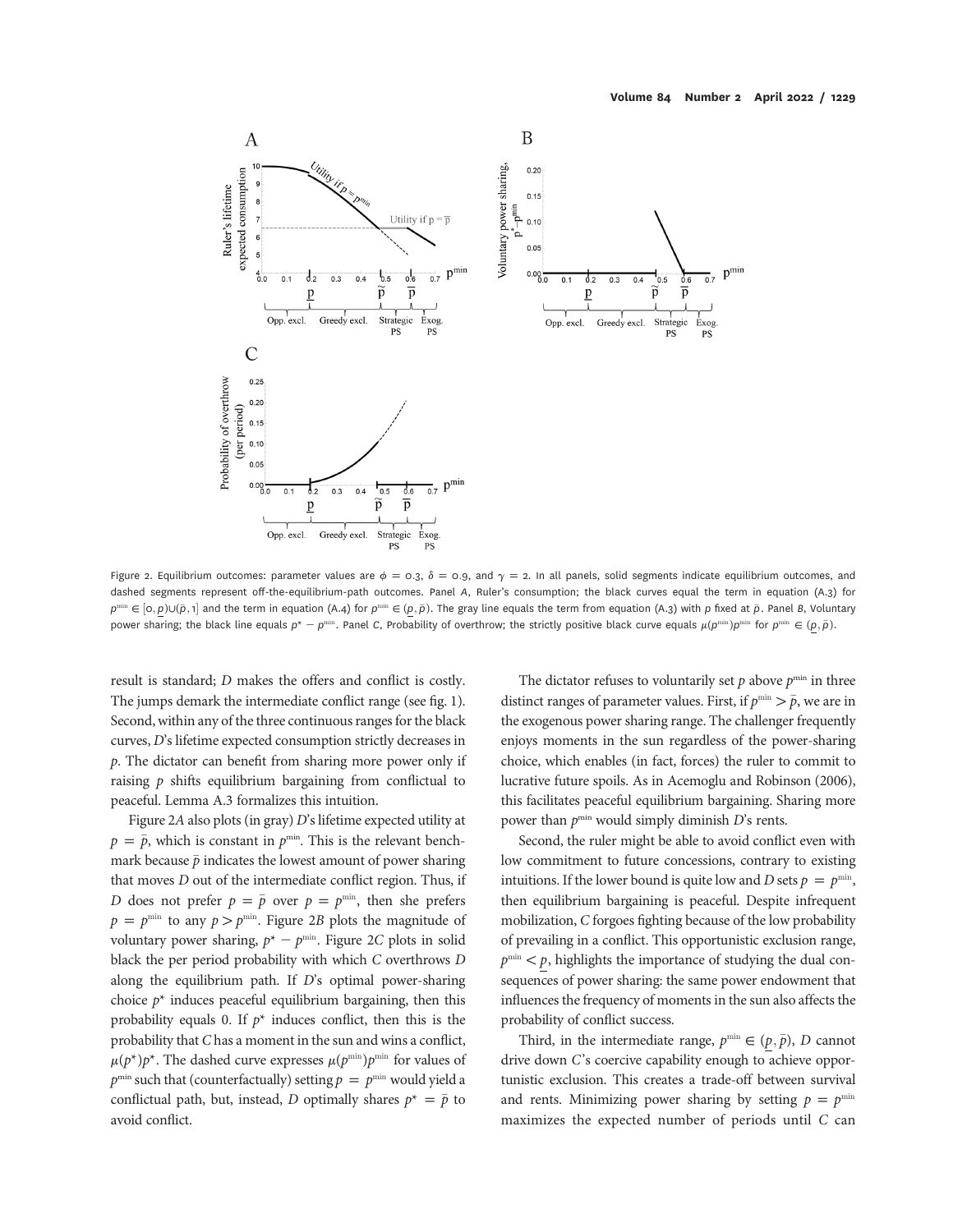mobilize. The dictator consumes the entire budget of 1 in every period before the challenger's first moment in the sun, when a conflict occurs. By contrast, sharing power to yield  $p = \bar{p}$  induces perpetual peace. The dictator benefits from avoiding the surplus destroyed by fighting, although she must make concessions more frequently.

Does D willingly share enough power to prevent conflict? In my model, the dictator's objective to maximize lifetime expected consumption does not necessarily align with the standard presumption that dictators prioritize political survival above all other goals. For  $p^{\min}$  close to p, the opportunity cost from lost rents is too high to induce  $\overline{D}$  to jump to  $p = \bar{p}$ . In the greedy exclusion range,  $p^{\min} \in (p, \tilde{p})$ , D sets  $p^* = p^{\min}$  despite knowing that she could have shared enough power to guarantee survival. Thus, in this range, conflict occurs in equilibrium (see fig. 2C). Of course, D cannot consume rents if she loses power. But if  $D$  can set  $p$ to a low level, then she does not expect to face a conflict until far in the future. Consequently, she prioritizes the rents accrued in the meantime despite eventually suffering the costs of conflict.

By contrast, for  $p^{\min}$  closer to  $\bar{p}$ , sharing enough power to prevent conflict entails a lesser opportunity cost. The dictator strategically shares power, that is, sets  $p > p^{\min}$ , only for  $p^{\min} \in (\tilde{p}, \bar{p})$ . Comparison to the greedy exclusion range highlights that small differences in  $p^{min}$  can yield a divergence in equilibrium outcomes, as shown by the discontinuities at  $\tilde{p}$  in figures 2B and 2C. In the strategic power-sharing range, the lost rents from setting  $p = \bar{p}$  are small relative to the benefits from preventing conflict, given the exogenous lower bound that prevents  $D$  from dropping  $p$  further. The dashed curve in figure 2C shows that the per period probability of overthrow would be quite high if, counterfactually, D refused to share power in this range. Proposition 1 summarizes how  $p^{\min}$  influences power sharing and conflict.

Proposition 1. (Optimal power sharing and equilibrium conflict).

a). If  $\gamma > \hat{\gamma}$ , for  $\hat{\gamma}$  defined in lemma A.1, then in equilibrium:

Opportunistic exclusion. If  $p^{\min} \leq p$ , then  $p^* = p^{\min}$ and conflict does not occur.

Greedy exclusion. If  $p^{\min} \in (p, \tilde{p})$ , then  $p^* = p^{\min}$ and the per period probability of overthrow equals  $\mu(p^{\min})p^{\min}$ . The proof defines a unique  $\tilde{p} < \bar{p}$ that makes D indifferent between  $p = p^{\min}$  and  $p = \bar{p}$ .

Strategic power sharing. If  $p^{\min} \in (\tilde{p}, \bar{p})$ , then  $p^* = \bar{p}$  and conflict does not occur.

Exogenous power sharing. If  $p^{\min} \ge \bar{p}$ , then  $p^* = p^{\min}$  and conflict does not occur.

b). If  $\gamma < \hat{\gamma}$ , then  $p^* = p^{\min}$  and conflict does not occur.

Equilibrium actions and outcomes vary in  $p^{\text{min}}$ , the challenger's baseline coercive capability absent voluntary power sharing. Table 1 summarizes empirical examples of substantively interesting parameter ranges.

Strong dictators who can survive long periods while minimizing opportunities for the opposition to access power engage in opportunistic exclusion. For example, African countries such as Guinea gained independence amid a mass decolonization movement headed by a "founding father" who became president after independence. These broad movements encompassed would-be opposition groups but usually devolved little institutionalized power because the ruling party was a hollow organizational shell. Thus, the opposition lacked an independent power base from which to mobilize against a popular ruler (Meng 2020, 140–45). A different type of example is communist regimes that gained power via social revolution. In cases like China, the party monopolized power by overhauling the military to make it a reliable tool of repression that destroyed alternative centers of power (Levitsky and Way 2013).

Most dictators cannot achieve this free lunch because they face coercively stronger challengers. If they do not voluntarily share power and improve commitment to future spoils, then conflict occurs. This generates a trade-off. Bumping power sharing up to  $\bar{p}$  prevents conflict. However, allowing more frequent mobilization diminishes the dictator's rents, which derive from kleptocratic economic controls such as governmentowned monopolies, property confiscation, and restricting

Table 1. Empirical Examples of Parameter Ranges

| Parameter Range         | Example                                                             |
|-------------------------|---------------------------------------------------------------------|
| Opportunistic exclusion | African founding fathers (Guinea),<br>revolutionary regimes (China) |
| Greedy exclusion        | Narrow ethnocracies (Syria)                                         |
| Strategic power sharing | Multiple large ethnic groups (Benin)                                |
| Exogenous power         | Split domination regimes, countries                                 |
| sharing                 | dependent on Western aid                                            |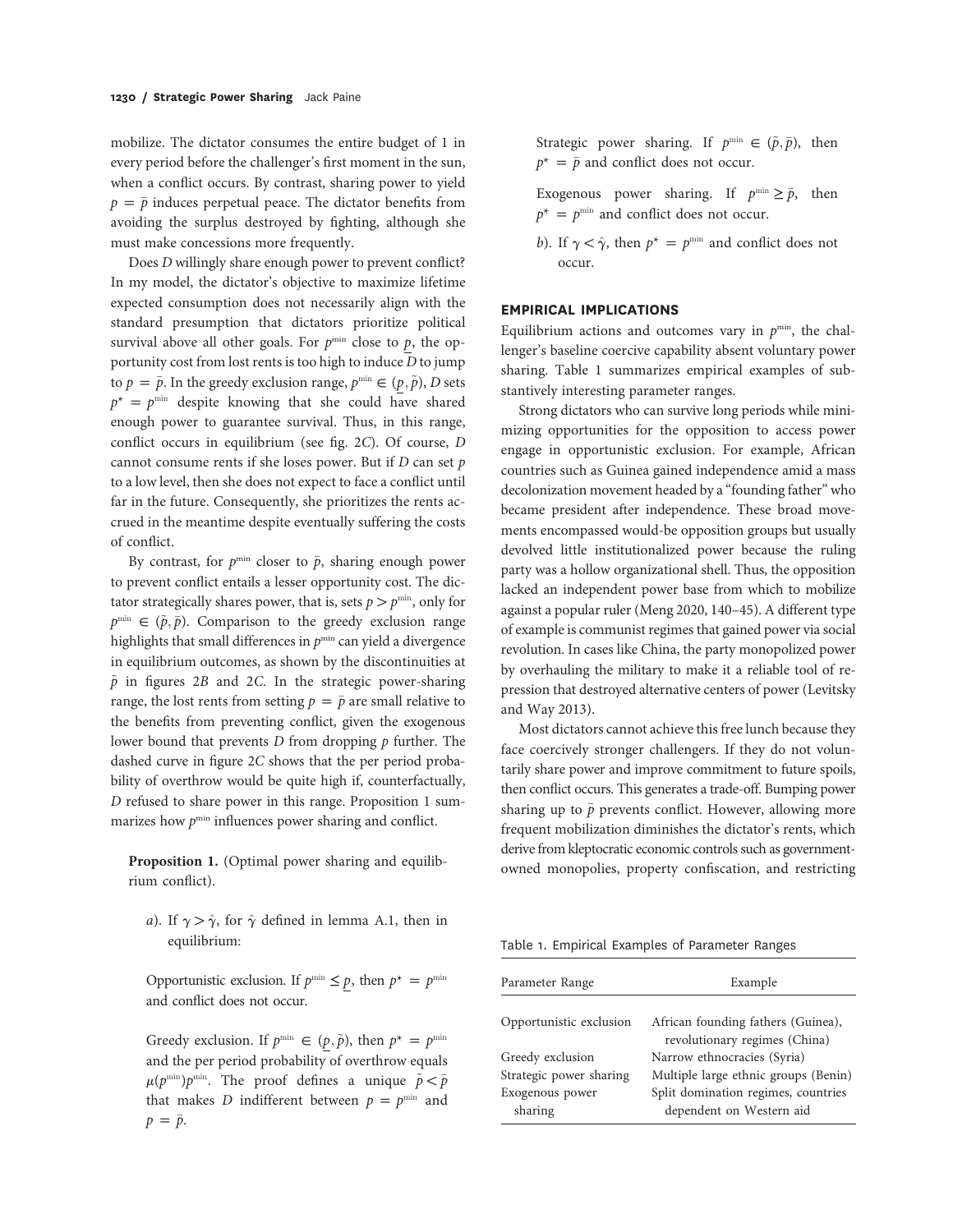access to essential services. Syria and Benin illustrate alternative responses to this trade-off.

Syria's narrow ethnocratic regime exemplifies greedy exclusion. The al-Asad family has stacked the military with coethnic Alawites to create a reliable tool of repression—as in revolutionary regimes. However, the regime's control over society is inherently more tenuous than in cases like China. Alawites are a small minority group (12% of the country's population), which simultaneously binds them to the al-Asad regime but also limits the total manpower available to dominate society (Quinlivan 1999). The regime's control over the military makes  $p^{\min}$  low enough to trigger the gamble for rents but not so low that the regime is immune to revolts, such as the long-running civil war that began in 2011. In reality, the al-Asad regime also worries that broadening access to power would create coup risk, but this consideration makes the present theoretical mechanism more striking: I isolate a greed effect whereby the dictator chooses to exclude and faces conflict even though sharing power would eliminate any risk of violent confrontation.

By contrast, Benin's postcolonial regimes exemplify strategic power sharing. Roessler (2016, chap. 10) argues that multiple ethnic groups in Benin have high inherent coercive capability because they are numerically large and reside close to the capital city. High risk of center-seeking civil wars (i.e., relatively high  $p^{min}$ ) compels dictators to share power with members of other ethnic groups.

Even higher values of  $p^{min}$  engender exogenous power sharing. For example, at independence, rulers in some countries inherited regimes with "split dominance" in which members of different ethnic groups dominated political (D) and military (C) positions. The challengers' inherited access to power at the center elevated  $p^{\min}$  because they could stage a coup if the ruler attempted to reduce their influence in the military (Harkness 2018). Alternatively, in countries highly dependent on Western aid, donors can demand legalizing opposition participation in elections in return for aid, which elevates  $p^{\min}$ .

Appendix A.7 highlights yet another path to minimal power sharing by parameterizing an upper bound on power sharing,  $p^{\max} \leq 1$ . If  $p^{\max} < \bar{p}$ , then maximal power sharing does not prevent conflict, hence eliminating the strategic power-sharing range. If, additionally,  $p^{\min} > p$ , then no feasible choice of power sharing prevents conflict. This induces strategic exclusion. Applicable cases are those in which a newly elected party defeats the incumbent dictator or a dictator settles a civil war with military integration provisions. Popular pressure to implement transitional justice measures against members of the old regime, or resistance from the existing army to integrating rebel soldiers, constrains how much power a ruler can share with challengers. Perversely,

greater ability to eliminate rivals (i.e., lower  $p^{\min}$ ) would enhance regime survival.

### **CONCLUSION**

Sharing power bolsters the coercive capability of challengers. This creates dual consequences, a commitment effect and a threat-enhancing effect. My model provides new strategic insights into two crucial questions about authoritarian survival. First, is sharing power effective at preventing violent overthrow? Only sometimes. Sharing power enables the ruler to commit to distributing more spoils, which mitigates attempts at overthrow. However, if sharing power bolsters the challenger's coercive capability from a low to an intermediate value, then this choice would hasten overthrow by enhancing the threat posed by the challenger. Second, under what conditions will a dictator share power? The ruler's survival in office may be secure even without sharing additional power—and hence the ruler does not alter the challenger's baseline capability. For an inherently weak challenger, I call this opportunistic exclusion, and for an inherently strong challenger, I call this exogenous power sharing. By contrast, when facing an intermediate-strong challenger, the ruler might engage in strategic power sharing. However, even in this scenario, power sharing is not guaranteed because of the opportunity cost of lost rents—even though greedy exclusion provokes avoidable conflict.

The power-sharing choice in my model is one shot, even though the interaction occurs over an infinite time horizon. A natural next step would be to combine insights from the present approach with models in which the government's main choice is a dynamic state variable (e.g., Gibilisco [2021] for repression and Luo and Przeworski [2020] for power consolidation by elected incumbents). By allowing strategies to evolve over time, this setup would enable studying intermediate steps that many dictators pursue to concentrate power.

My results also highlight the need for researchers to specify the conditions under which they expect the commitment effect to outweigh the threat-enhancing effect in magnitude or vice versa. By contrast, existing theories often (implicitly) assume that one effect dominates the other, but without explaining why. A related implication for statistical tests is that we need to account for endogenous institutions when estimating effects on authoritarian survival (Meng 2020, 190–92; Pepinsky 2014). Depending on the distribution of  $p^{\min}$  in a particular data set, equilibrium rates of power sharing and leadership removal can correlate either positively or negatively, as figure 2 summarizes. This reflects my core contention that sharing power enhances the coercive capability of challengers, but this can either bolster or undermine prospects for survival.